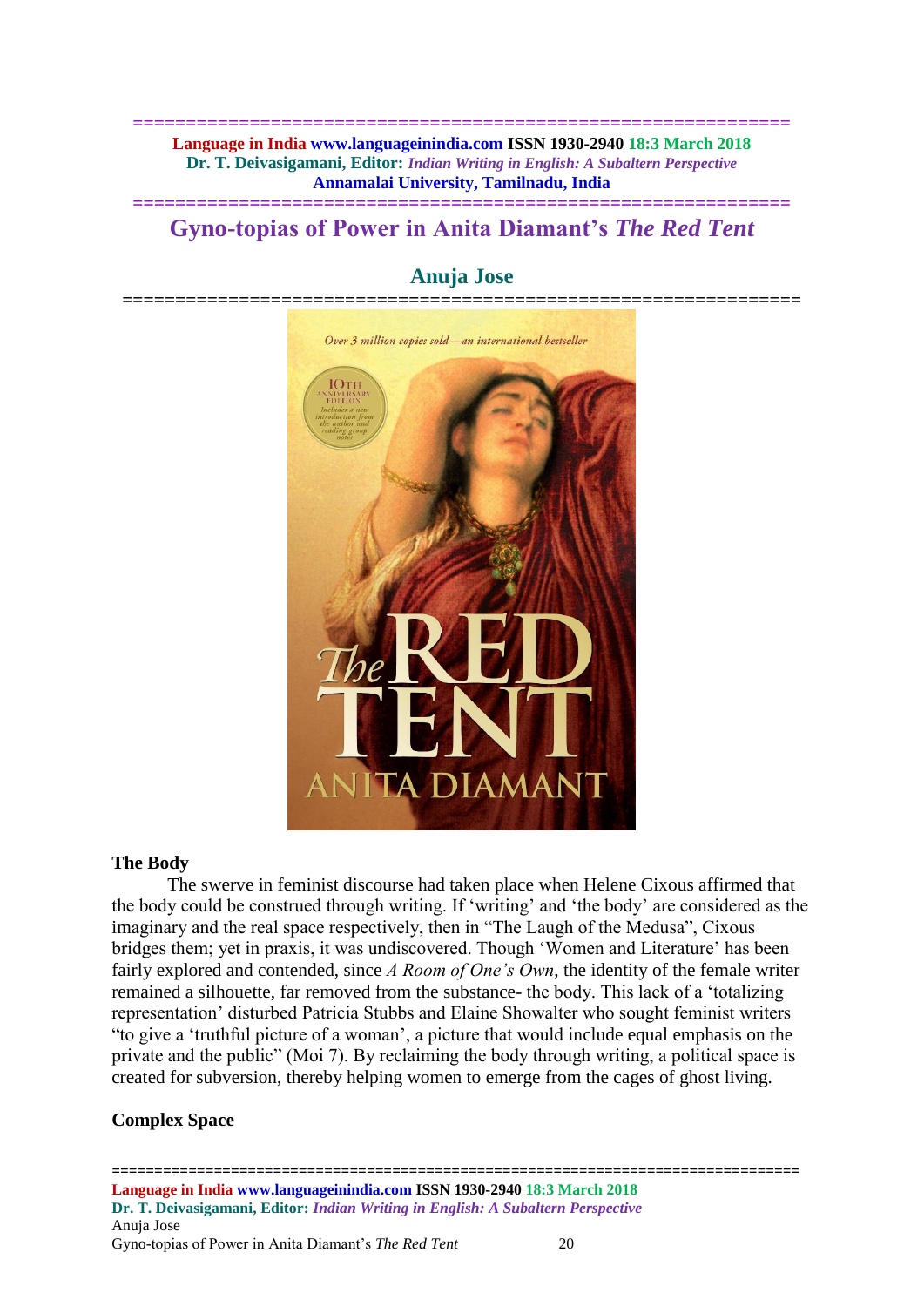The body, however, is a complex space. Setha M. Low in her "Embodied Space(s): Anthropological Theories of Body, Space and Culture" corroborates the idea of Bryan Turner and states that human beings "have bodies" and "are bodies". She discusses how the human body has got an intrinsic social and cultural character whereby the body, mind and emotions are simultaneously trained so that the social status and class position become embodied in everyday life. (Low 12). This shows that the body cannot be considered as a single entity instead it is inevitably linked to external facets. This will also convert the body into an objective and a subjective space where every space is determined and distinguished by/through power.

The manifestation of power through the reflection of the self/body in writing may seem utopian<sup>i</sup> (slipping into the confines of the imaginary; beyond the real, if not surreal). By calling such feminist writing as utopian will negate the already existent powerful feminist writing that reveal the self through writing. In that sense, the signified 'self' in feminist writing could be considered as heterotopian; a place that is segregated from the main place but palpably identifiable through its dynamics of power.

## **Heterotopia**

The term 'heterotopia' had been introduced by Foucault in "Of Other Space: Utopias and Heterotopias" where he describes the same as:

> …[existing] probably in every culture, in every civilization, real places- places that do exist and that are formed in the very founding of society- which are something like counter-sites, a kind of effectively enacted utopia in which the real sites, all the other real sites that can be found within the culture, are simultaneously represented, contested and inverted. Places of this kind are outside of all places, even though it may be possible to indicate their location in reality. (3)

# *The Red Tent*

On looking at the novel, *The Red Tent*, at prima facie, is a reworking of a particular episode in the Old Testament of the Bible/ The Torah namely the violation of Dinah; its objective being to redeem the autonomy of the female space. By turning the text into a political statement, Anita Diamant is also challenging the impeccable righteousness of the men in contrast to the treachery and vice of the women depicted in the scripture. 'The Rape of Dinah' as the Old Testament records, is an episode where Dinah (the daughter of Jacob and Leah) is ravished by Shechem, son of Hamor, who is the Chief, but is later asked in marriage with a handsome bride price. In return, the sons of Jacob demand the circumcision of all the men of Hamor's region, including the chief and the son. After the act is done, Simeon and Levi barge into Hamor's land and slaughter all the men. Though Jacob is disturbed that the surrounding tribes would attack them, Simeon and Levi reassure him saying "We cannot let our sister be treated like a common whore." (Gen 34.31). Nothing is mentioned of Dinah after the incident and Dinah is forgotten or rather removed from the subsequent narration.

=================================================================================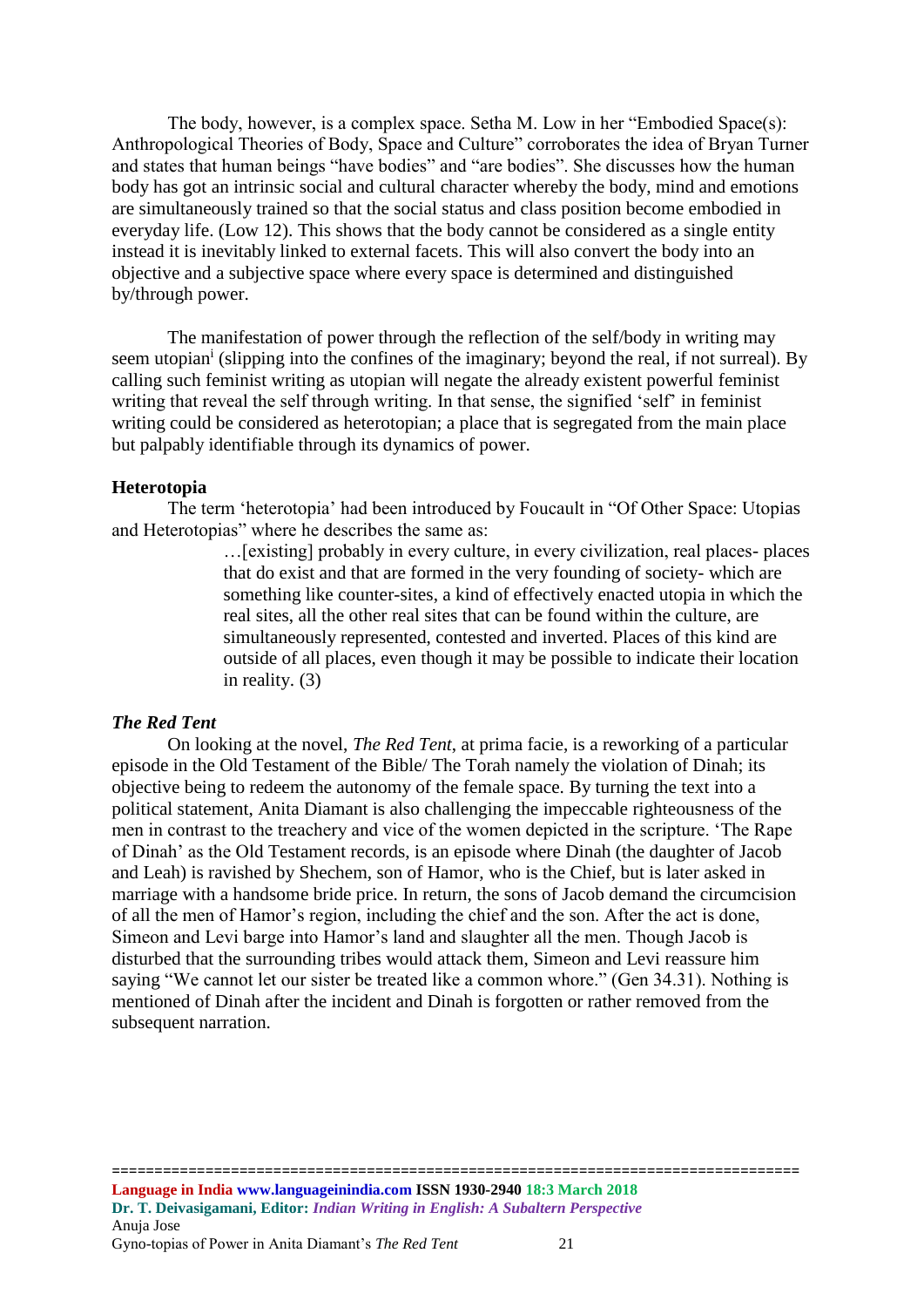

Anita Diamant Courtesy:<http://anitadiamant.com/>

# **Anita Diamant**

Anita Diamant rescues Dinah from oblivion by granting her a past, present and future through her fictive narration in *The Red Tent*. In doing so, the defendant is also allowed to speak in order to give the readers a variant, a possibility, a 'truth'. However, in close inspection, it is seen that, the novel does not distort the fundamental mores of the period. Diamant retains Jacob as the patriarchal head who succeeds Laban through hard work and persistence. In this sense, Jacob controls the main space of the novel while the women who are associated with him namely Leah, Rachael, Bilhah, Zilpah and Dinah are pushed to the periphery. Nevertheless, they are major contributors to the prosperity of Jacob. This transforms the women into the 'other space' which is simultaneously connected and distanced from the main space thereby transforming them into a heterotopia. Correspondingly, there are other qualities that the women manifest that correlate with the six principles that Foucault elucidates in "Of Other Spaces: Utopias and Heterotopias". In order to study the women depicted in the novel as a heterotopia, it is necessary to inspect their subversive qualities and the counter spaces that they create through these qualities.

# **Women Who Occupy a Central Position in The Plot**

The major women who occupy a central position in the plot of the novel are Leah, Rachael, Zilpah, Bilhah and Dinah. Besides their subservience that is perceptible, these women have carved a 'self' that is independent of their relationship to men, which in turn correlates to the principles of Foucault. In the novel, the red tent (which could be seen as a crisis heterotopia, as discussed by Foucault) is only considered as a structure of privacy. Within the red tent, the women honour their bodies for cleansing the last month's death, "preparing the body to retrieve the new month's life… for repose and restoration, for the knowledge that life comes from between the legs, and that life costs blood" (*The Red Tent*  188). Within this space, the women see themselves as the spring of life. It is not the space that is segregated instead it is their bodies that is segregated from the main space during the period of menstruation. Therefore, the body itself could be considered as the crisis heterotopia.

================================================================================= **Language in India www.languageinindia.com ISSN 1930-2940 18:3 March 2018 Dr. T. Deivasigamani, Editor:** *Indian Writing in English: A Subaltern Perspective* Anuja Jose Gyno-topias of Power in Anita Diamant's *The Red Tent* 22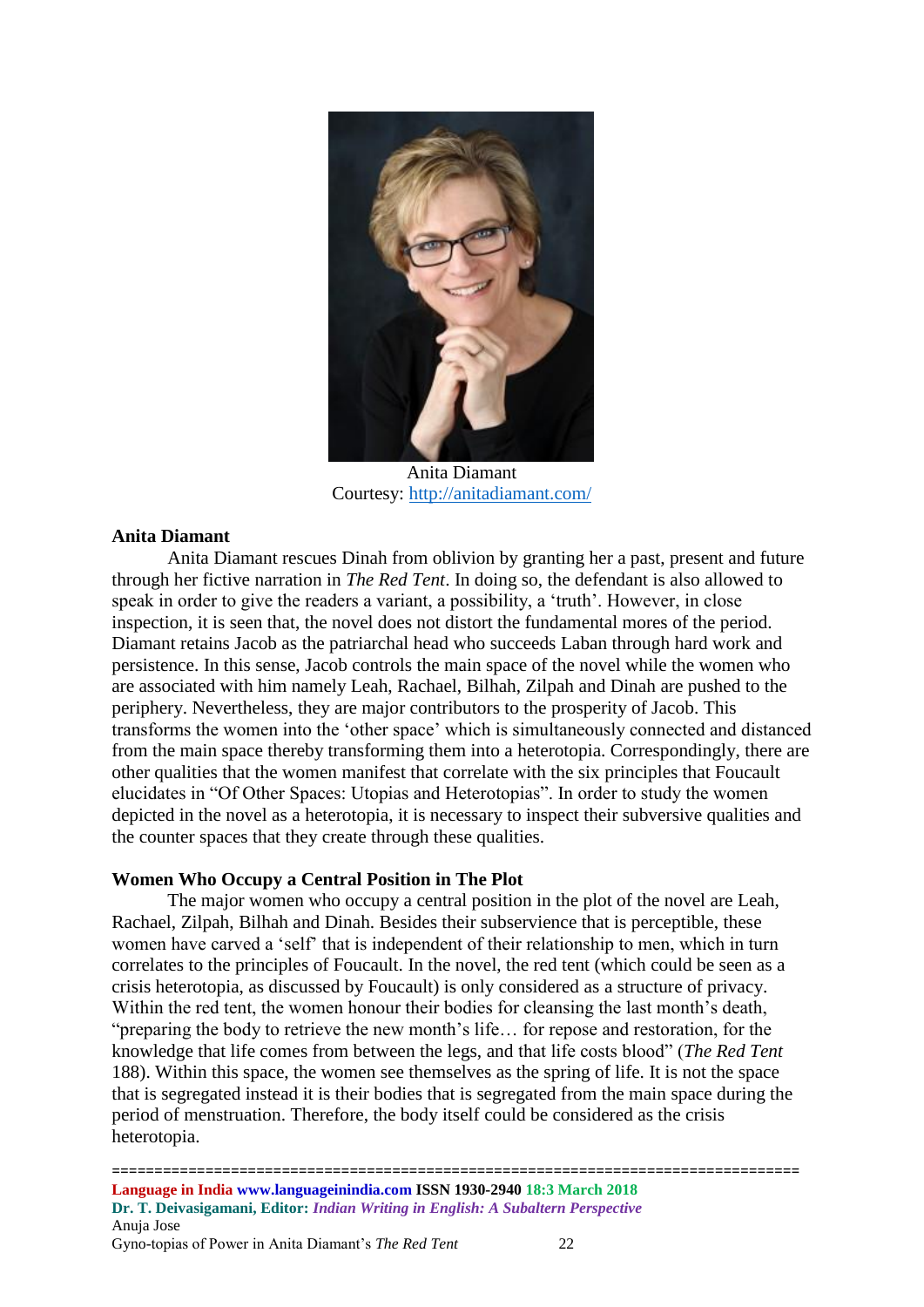Within the red tent, the women gather to menstruate and deliver and become 'whole' beings, each with a quality that is distinctive of the other. The first woman who is introduced by Dinah in the novel is her mother Leah, the daughter of Laban and Adah. The authority of Leah is seen when she is visibly displeased with Rachael for having a flirtatious conversation with Jacob at the couple's first encounter at the well. This establishes Leah as a woman who prefers to be sought after more than the other women in the tent. Leah is also conscious of her bodily needs. She syncs her identity with that of the function of the womb which is evident when she revels in Zilpah's prophecy that Leah would have eight healthy children. The awareness of her bodily need to bear fruit trails her constantly that she becomes mindful of Jacob's worth to father her children. She is also perceptive enough to understand that she can have a soft control over Jacob if she shows that she can manage the activities of the tent as well as if she bears him sons.

#### **Leah**

Nonetheless, Leah is not engrossed in servitude. She tends to her body at the right time when it becomes weak by taking fennel seeds to prevent conception and abandons them when she feels she is ready to reproduce. This shows that, for Leah, motherhood is not an obligation, on the other hand, a willing choice that she makes to fulfill her desires. Leah, thus sees her body not as a public place but rather as a heterotopian space where, "either the entry is compulsory, as in the case of entering a barracks or a prison, or else the individual has to submit to rites and purifications." (Foucault 7)

#### **Rachael**

In the case of Rachael, she also has a unique reverence for the body which, despite being unable (for a long period) to utilize for procreation, she uses its course to help other women experience fulfillment. "Rachael's presence was powerful as the moon, and just as beautiful. Nobody could deny her beauty" (*The Red Tent* 9). Though she is capable of stimulating Jacob far greater than Leah, she is unable to bear a child for a long time. The desire to experience the miracles of the body, magnified after seeing the consecutive births of Leah, torments her that she goes to Inna, the midwife, to learn the secrets of the body.

From Inna, Rachael understands the design of the female-self, the sanctity of the monthly birth and death within the body and the phenomenon of creation. She becomes Inna's apprentice and devotes herself to the knowledge of procreation. Her knowledge is not only linked to the birthing process of women, rather she explores herbalism too. She also teaches the value of these herbs to the women of her tent along with the various stories that she learnt during her travel. Gradually, "Rachael became their link to the larger world" (*The Red Tent* 57). Rachael sees the body as a chronicler of time since it holds creation and destruction within itself along with the past and the future. While speaking of heterotopias, Foucault also discusses how these counter places are often linked to slices in time. Rachael shows how the female body can also be considered as a heterotopian space that embodies the qualities of the past generation and contain the seed of the future generation.

## **Spirituality Plays a Crucial Role**

While inspecting the other characters of the novel, it is seen that spirituality also plays a very important role in how some women perceive their bodies. "From the age of her first blood, Zilpah thought of herself as a kind of priestess, the keeper of the mysteries of the red tent, the daughter of Asherah the sister-Siduri who counsels women" (*The Red Tent* 15). As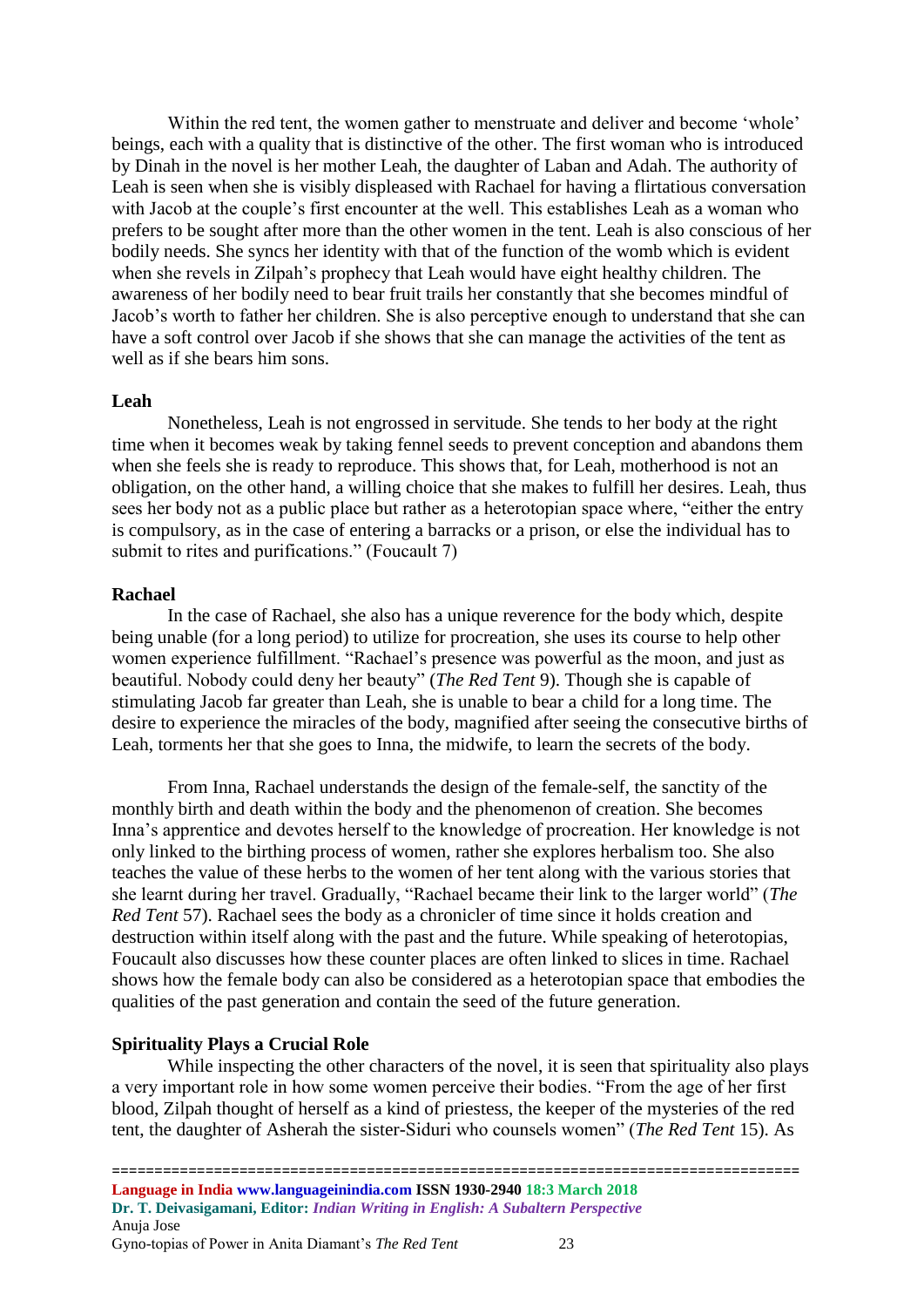far as Zilpah was concerned, women had no use of men except to impregnate women and to carry heavy loads. Zilpah embraced the nurturing, perservatory and protective quality of the female body associated with spirituality and not the demanding and condemning aspect of it.

Every thought of Zilpah displays that she fuses the material and the spiritual. She dreams of Dinah when she is in Leah's womb: "…she saw me weeping a river of blood that gave rise to flat monsters that opened mouths filled with rows of sharp teeth…You walked their backs and tamed their ugliness and disappeared into the sun" (*The Red Tent* 80). The "monster", "the river of blood" and "the sun" indicates that Zilpah combines the real and the ethereal world within her mind/body. Although mutually exclusive, Zilpah treats her body as a spiritual as well as a material entity. Thus, Zilpah is "justapoxing in a single real space several spaces, several sites that are in themselves incompatible" (Foucault 6). Therefore, Zilpah's perception of the body is also that of a heterotopia.

A magnified version of Zilpah's spirituality is seen in Rebecca who is considered as the Oracle of Mamre. She celebrates the nurturing aspect of her spiritual body, yet she also creates a cold and powerful expanse around her that makes the pilgrims bow down in fear and submission. Her behavior, although disapproved by Dinah, helps in celebrating the 'spiritual woman'. Rebecca's assertion of her inner spiritual self is also indicative of her need to revert the discrimination that women face in terms of their spiritual superiority. According to Tumanov, Diamant consciously turns the tables to female spirituality to show how the androcentric narration of the life of Jacob inadvertently converts the female deities into pagan gods. Therefore, this justifies Rebecca's anger when she realizes that Tabea's mother had not initiated the young girl into the ways of a woman after she sheds her first blood. Rebecca's motive becomes explicit when Leah explains to Dinah, "She was defending the ways of our mothers and their mothers, and the great mother, who goes by many names, but who is in danger of being forgotten." (*The Red Tent* 186)

## **Bilhah's Femininity**

Among the four sisters, Bilhah's femininity is extenuated to a great proportion. Dinah remembers Bilhah as a woman who listened and saw clearly. Bilhah is receptive enough to understand the minuscule changes in the environment. Most often, her detection relates to the internal rather than the external changes of the body. Even when Bilhah goes into Jacob's tent, she is only conscious of the reactions of her own body. "…it was as though I had fallen into a pool of water, it was as though the moon were singing my name. It was all I hoped for" (*The Red Tent* 63). The serenity that engulfs Bilhah is characteristic of the impenetrability of her body. She is simultaneously distant yet powerful through her senses and she moulds her body to recognize every other space that is connected to her. Thus, Bilhah has a "function in relation to all the space that remains" (Foucault 8).

## **Attentive to Principles of Their Bodies**

Leah, Rachael, Bilhah and Zilpah's attentiveness to the principles of their body is infused in their daughter Dinah in whom they ease their burdens. However, Dinah's evolution and recognition of her body principle does not happen impetuously. It is interesting to note that the novel follows a deliberate trajectory in the mental and physical space. Just as how the women travel from Haran to Canaan through Edom, Succoth and Mamre (Egypt, in the case of Dinah) and undergo a physical alteration, they also experience a shift in their conception of womanhood. This gradual course is also seen in Dinah who matures intuitively.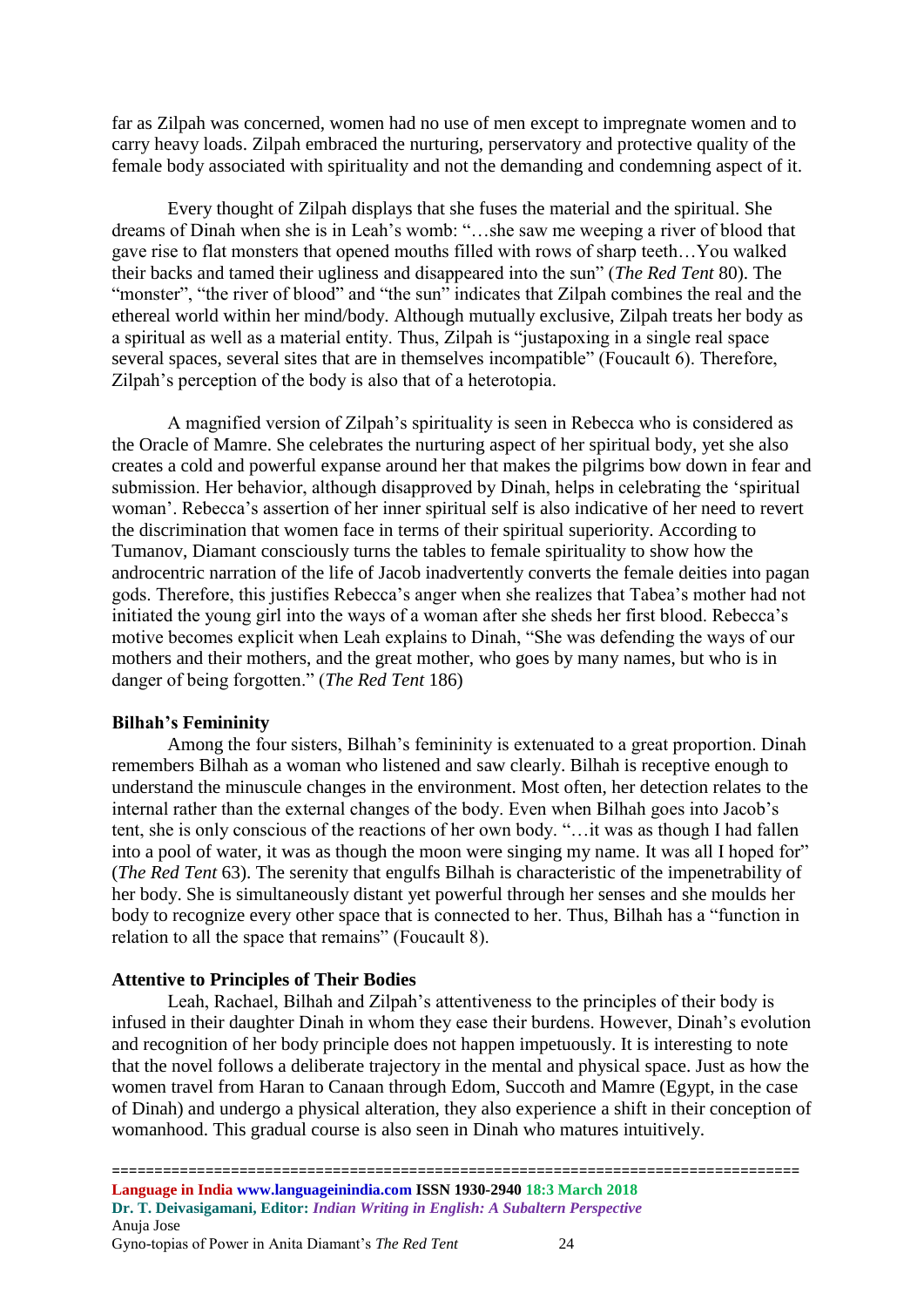As a young girl, in the first section of the novel, Dinah is fervent to ameliorate her position in the tent which is seen when she does not surrender to her mother's reprimands. She tries to excel at the loom and even takes pride in being in-charge of the chores when her mothers are menstruating. Soon after understanding that her father has a control over her mothers, she shifts her focus to self-exploration. It is commendable that even before attaining her puberty, Dinah becomes accustomed to the ways of men and women and learns to look beyond the rudimentary customs. Dinah is never deluded regarding her individuality. As she grows, she is also able to see through her mothers' imperfections. Thus Dinah sets a very contemplative and pragmatic image in the first phase of her life.

In the second phase, Dinah shows a similar attentiveness when she meets Shalem for the first time. She understands that she is experiencing an emotion that had been discussed extensively by her mother-aunties within the quiet intimate corners of the red tent. Even during the nights spent with Shalem, Dinah is assertive of her needs and claims. "You know, my lord, that women only submit to the caresses of their husbands-they do not enjoy the rough use of their bodies" (*The Red Tent* 239). It is highly unlikely that Leah or the "lovely" Rachael would have 'demanded' tenderness from Jacob.

When Shalem is murdered by her brothers Simeon and Levi, Dinah does not tarry to curse her father; the patriarchal head whom even the headstrong Leah would have dared to question. "Jacob shall never know peace again. He will lose what he treasures and repudiate those he should embrace. He will never again find rest, and his prayers will not find the favor of his father's god" (*The Red Tent* 245-246). Dinah immediately detaches all her relationship with her family including her mothers, who surprisingly did not utter a word in favour of their cherished daughter.

## **Dinah**

However, Dinah is unable to exercise her free will after reaching Egypt primarily because she has taken up a new role of motherhood that she was unprepared for. Nevertheless, she tries to imbibe the experience of being a mother. Gradually, Dinah learns to embrace motherhood, often recalling the love and the care her own mothers had given her when she was a child. But, this experience is short lived for Dinah as she is forced to forego her son, Re-mose and become detached to him. As Re-mose grows, Dinah becomes accustomed to the distancing that her son forms towards her. After the death of Re-nefer, Dinah undergoes a resurrection within herself as she breaks free from her accountability to Re-nefer and her duty towards her son.

Dinah's cyclical return happens through the restoration of her female dominion. She reinstates her passion in midwifery and help Meryt to deliver babies in Egypt. Later, when she meets Benia, she is completely prepared to take up a new life with another man. At the end of the novel, it is established that her body as a heterotopia "function in a very different fashion; for each heterotopia has a precise and determined function within a society and the same heterotopias can, according to the synchrony of the culture in which it occurs, have one function or another" (Foucault 5).

There are also other women in the novel like Adah, Ruti, Tabea, Werenro, Esau's wives and Meryt's kin who have in some way explored their counter sites but whose stories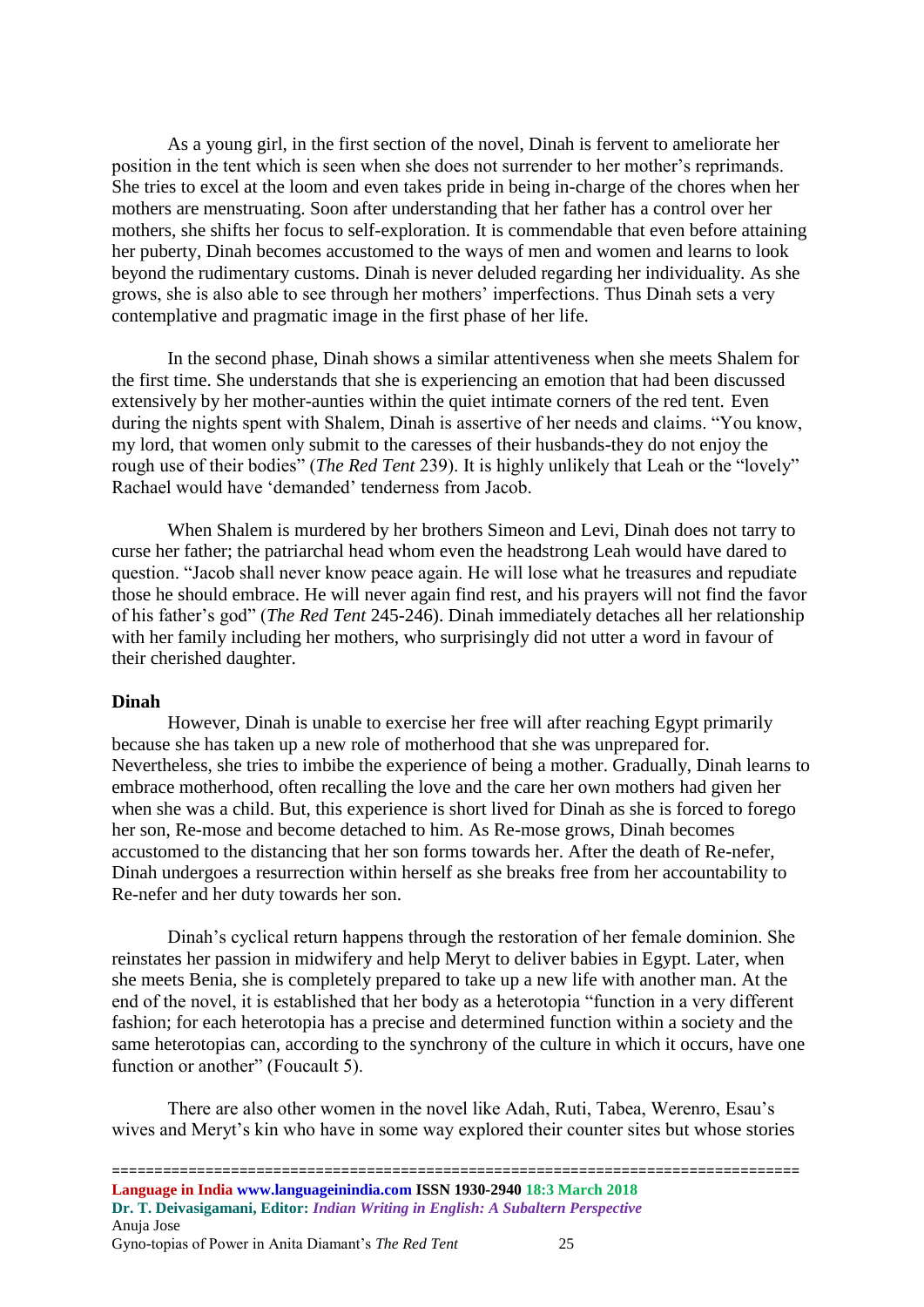have not been sufficiently elaborated in the novel to gain a better understanding of their perception. Nevertheless, all the female characters in Diamant's design show why it is necessary to keep the memories alive so that women learn to get acquainted to their subversive spaces and instill them in their daughters.

# **Excavating the Female Subject from the Past**

By excavating the female subject from the past, Anita Diamant is also offering a space for re-visioning the 'functions' of the female. By reducing the iconic figures of the Bible into ordinary human beings and by connecting to the world of the other characters in the Bible who were not brought to the forefront, Diamant is exposing the fallacy of hegemonic texts which have survived through interpretations and which have continued to dictate the position and function of the female subject. By questioning the cogency of the canon, Diamant is initiating a discourse where the sub-stream literature on/by women can contest.

The female characters of Anita Diamant's novels *The Red Tent* can thus be considered as heterotopias, however, concluding the study within the margins of the literary plane does not enhance the scope of extending the imaginary to the real. The understanding of the female-self as heterotopias in literature needs to expand into praxis. It is highly plausible that if the aforementioned understanding of the female-self as a heterotopia is maintained, then, the possibility of extending 'writing' to the 'body' can be achieved.

# **Conclusion**

However, this study has only attempted to consider the female characters of the novels as individual heterotopias and has not probed into the politics of female heterotopias /gyno-topias in collectivity. Nevertheless, from Anita Diamant's recognition of being a Jewish American woman in contestation with the receding religious past and the vanishing Jewish female literary voice departs an exclusive novel that combine and extend the real and imaginary, experience and memory, private and public, truth and interpretation, and also the self and the other. In doing so, the author is also creating a field through her novels where women of all times can become capable of giving alternate signification for the 'center' through counter spaces of the female heterotopian self.

================================================================= <sup>1</sup> Foucault, in "Of Other Spaces: Utopias and Heterotopias" states "Utopias are sites with no real place. They are sites that have a general relation of direct or inverted analogy with the real space of Society. They present society itself in a perfected form, or else society turned upside down, but, in any case these utopias are fundamentally unreal spaces. (1) **================================================================**

## **Works Cited**

Diamant, Anita. *The Red Tent*. London: Pan Macmillan Ltd, 2002. Print. 92YPlus. "The Red Tent: Author Anita Diamant with Aaron Katersky". YouTube, 25 November, 2014. Web. 28 June 2017.

Cixous, Helene. "The Laugh of the Medusa". Marks and Courtivron 245-264.

Foucault, Michel. "Of Other Spaces: Utopias and Heterotopias." *Architecture /Mouvement/ Continuité* (1984): 2-9. PDF file.

The Holy Bible. Bangalore: Theological Publications in India, 1993. Print. Eng. The New Revised Standard Vers.

=============================== **Language in India www.languageinindia.com ISSN 1930-2940 18:3 March 2018 Dr. T. Deivasigamani, Editor:** *Indian Writing in English: A Subaltern Perspective* Anuja Jose

Gyno-topias of Power in Anita Diamant's *The Red Tent* 26